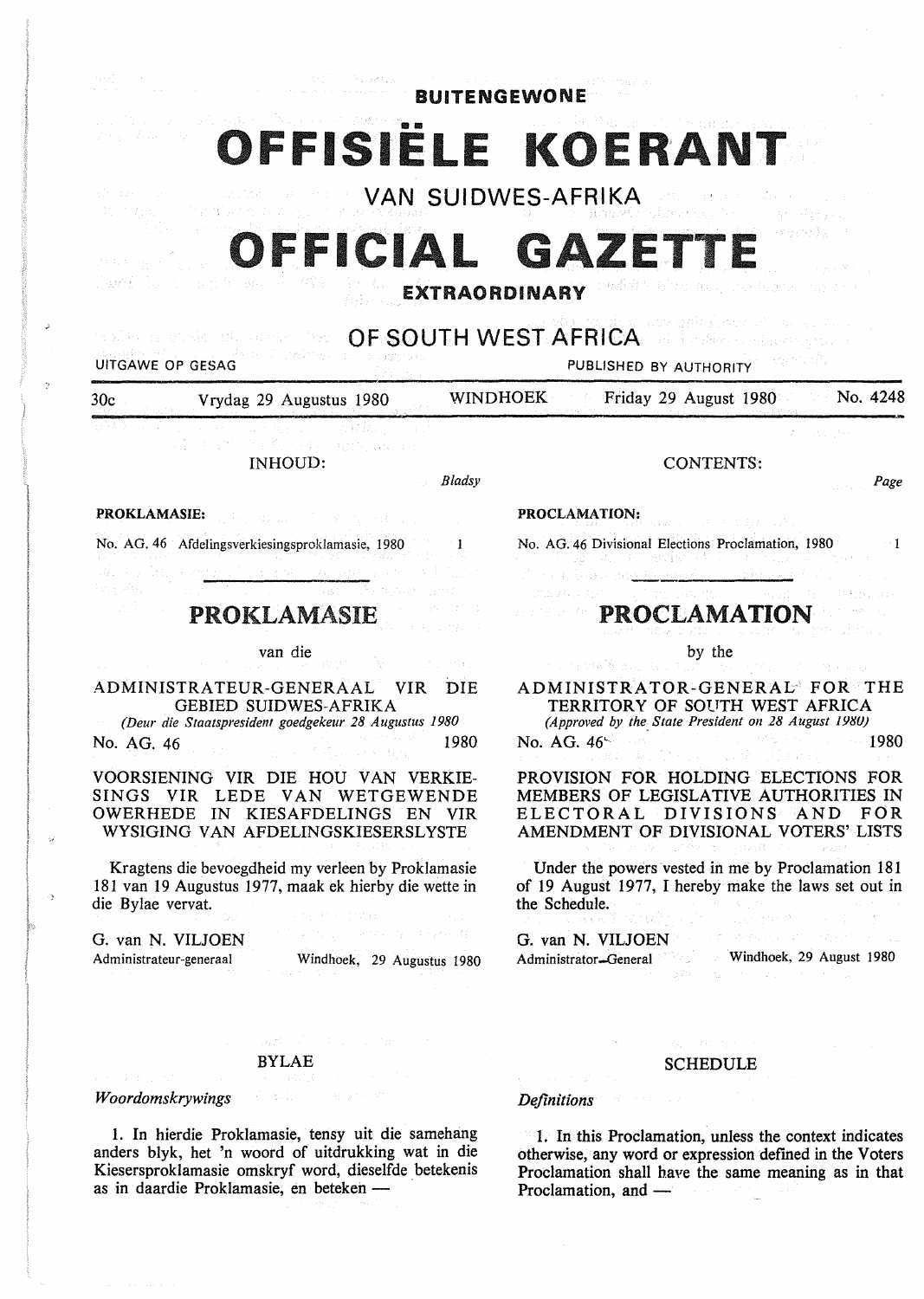- (i) "hoofverkiesingsbeampte" die in artikel 3 van die Kiesersproklamasie bedoelde hoofverkiesingsbeampte; (i)
- (ii) "Kiesersproklamasie" die Proklamasie op Kieserslyste vir Wetgewende Owerhede, 1980 (Proklamasie AG. 22 van 1980); (v)
- (iii) "Kieswet" die Kieswet, 1979 (Wet 45 van 1979 van die Republiek van Suid-Afrika); (iii)
- (iv) "verkiesing" 'n verkiesing van 'n lid of lede van 'n wetgewende owerheid in 'n kiesafdeling of kiesafdelings; (ii)
- (v) "verkiesingsbeampte" die in artikel 3 van die bedoelde verkiesingsbeampte. (iv)

#### *Verkiesings*

2. By die eerste algemene verkiesing vind die stemming in al die betrokke kiesafdelings op dieselfde dag of opeenvolgende dae plaas behalwe in die geval van oorlye van 'n kandidaat en die dag of dae word deur die Administrateur-generaal bepaal, en by 'n tussenverkiesing bedoel in artikel 3, vind die stemming op 'n aldus bepaalde dag of opeenvolgende dae plaas.

#### *Toepassing van sekere bepa/ings van die Kieswet, 1979, ten opsigte van verkiesings in kiesaf delings*

3. Die bepalings van Hoofstukke III tot en met VI (behalwe artikels 34(5), 35, 36, 37, 38, 39, 40, 41(4)(b) en (5), 43(2) en (3), 45( 1), (2) en (3), 4 7(1)(c ), (2) en (3), 96(1) en (3)(b),98(b), 105(2)(d), (e), (f) en (g), 116, 119, 143 en 148) en artikels 1, 184, 185, 186, 194, 195, 196, 197 en 198 van die Kieswet, maar nie ook die regulasies wat kragtens daardie Wet uitgevaardig is of geag word aldus uitgevaardig te wees nie, is *mutatis mutandis* in die gebied van toepassing ten opsigte van die eerste algemene verkiesing en, behoudens andersluidende wetsbepalings of tensy die Administrateurgeneraal by proklamasie in die Offisiële Koerant anders gelas, tussenverkiesings wat vóór die eerste algemene verkiesing ná eersbedoelde algemene verkiesing plaasvind, en by bedoelde toepassing -

- (a) word 'n verwysing in die Kieswet  $-$ 
	- (i) na 'n administrateur uitgelê as 'n verwysing na die Administrateur-generaal;
	- (ii) na 'n afdeling of 'n afdeling van die Volksraad of van die provinsiale raad uitgele as 'n verwysing na 'n kiesafdeling soos in die Kiesersproklamasie omskryf;
- (i) "chief electoral officer" means the chief electoral officer referred to in section 3 of the Voters Proclamation; (i)
- (ii) "election" means any election of a member or members of any legislative authority in any electoral division or electoral divisions; (iv)
- (iii) "Electoral Act" means the Electoral Act, 1979 (Act 45 of 1979 of the Republic of South Africa); (iii)
- (iv) "electoral officer" means the electoral officer referred to in section 3 of the Voters Proclamation; (v)
- (v) "Voters Proclamation" means the Voters' Lists for Legislative Authorities Proclamation, 1980 (Proclamation AG. 22 of 1980). (ii)

#### *Elections*

2. At the first general election all polls shall be taken in all electoral divisions concerned on the same day or consecutive days except in the case of the death of any candidate, such day or days to be appointed by the Administrator-General, and at any by-election referred to in section 3, the poll shall be taken on any day  $\tau$ consecutive days so appointed.

#### *Application of certain provisions of the Electoral Act, 1979. in respect of elections in electoral divisions*

3. The provisions of Chapters III to VI, both inclusive (except sections\_ 34(5), 35, 36, 37, 38, 39, 40, 41(4)(b) and (5), 43(2) and (3), 45(1), (2) and (3), 47(1)(c), (2) and (3), 96(1) and (3)(b), 98(b), 105(2)(d), (e), (f) and (g), 116, 119, 143 and 148) and sections 1, 184, 185, 186, 194, 195, 196, 197 and 198 of the Electoral Act, but excluding the regulations made or deemed to be made under that Act, shall apply *mutatis mutan*dis in the territory in respect of the first general election and,, subject to anything to the contrary in any other law contained or unless the Administrator-General by proclamation in the *Official Gazette*  otherwise directs, by-elections taking place before the first general election after the first-mentioned general election, and for the purposes of so applying the said  $Act-$ 

- (a) any reference in the Electoral Act  $-$ 
	- (i) to an administrator shall be construed as a reference to the Administrator-General;
	- (ii) to a division or a division of the House of Assembly or of the provincial council shall be construed as a reference to an electoral division as defined in the Voters Proclamation;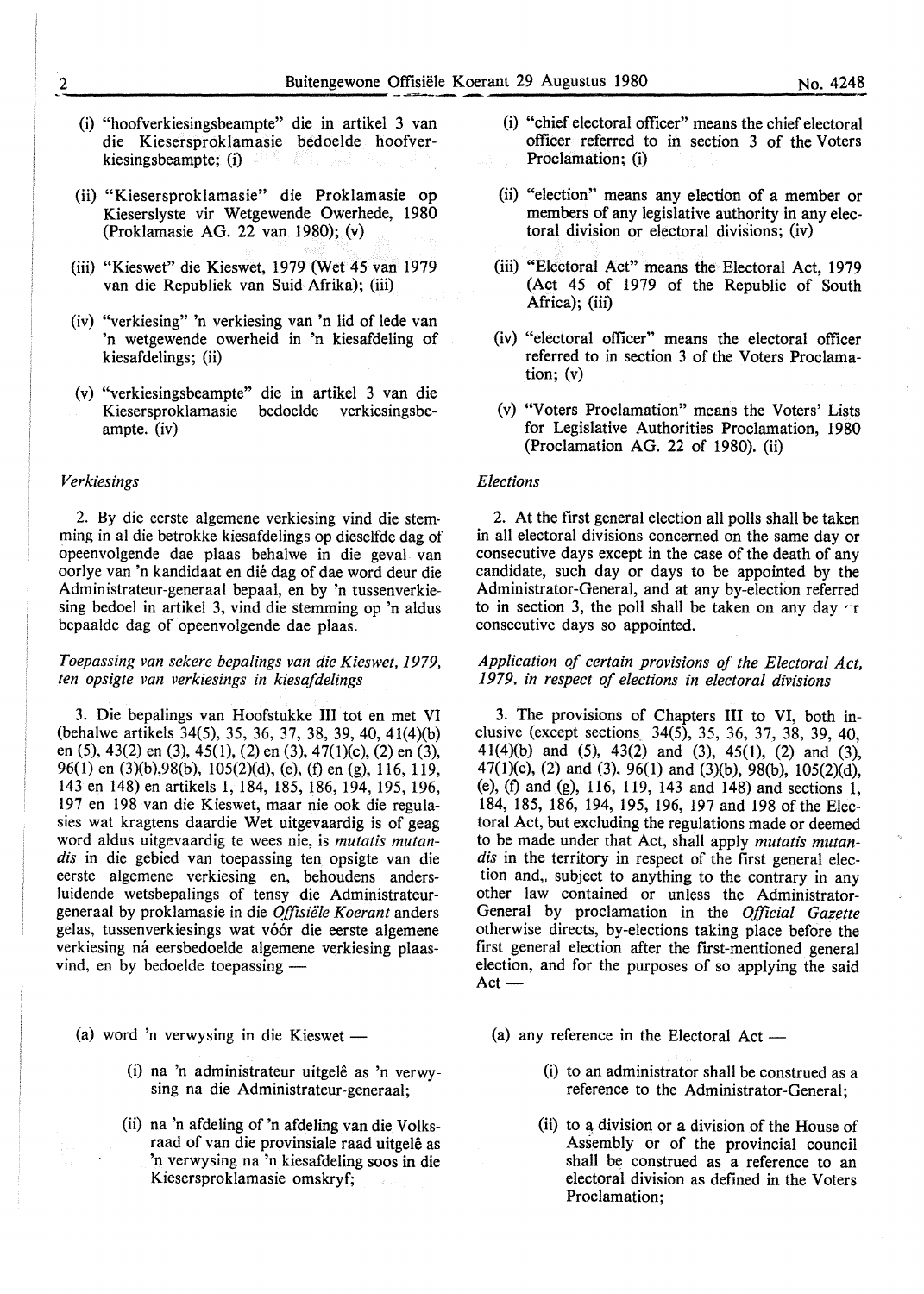- (iii) na 'n blanke uitgelê as 'n verwysing na 'n lid van dieselfde bevolkingsgroep as dié van die betrokke kandidaat by 'n verkiesing;
- (iv) na die hof of na 'n provinsiale afdeling van die Hooggeregshof van Suid-Afrika uitgelê as 'n verwysing na die Suidwes-Afrika-afdeling van bedoelde hooggeregshof;
- (v) na die hoofverkiesingsbeampte uitgele as 'n verwysing na die in artikel 3 van die Kiesersproklamasie bedoelde hoofverkiesingsbeampte;
- (vi) na 'n kiesafdeling uitgelê as 'n verwysing na 'n kiesafdeling soos omskryf in die Kiesersproklamasie;
- (vii) na 'n kieser uitgele as 'n verwysing na 'n persoon wat daarop geregtig is om by 'n verkiesing te stem;
- (viii) na 'n kieserslys uitgelê as 'n verwysing na 'n lys opgestel vir die doeleindes van artikel 5{l)(a) van die Kiesersproklamasie;
	- (ix) na die Minister uitgelê as 'n verwysing na die Administrateur-generaal;
	- (x) na 'n persoonskaart of identiteitsdokument uitgelê ook as 'n verwysing na 'n identiteitsdokument soos omskryf in die Kiesersproklamasie;
	- **(xi)** na 'n persoonsnommer of identiteitsnommer uitgele ook as 'n verwysing na 'n identiteitsnommer soos omskryf in die Kiesersproklamasie;
- (xii) na 'n politieke party uitgele as 'n verwysing na 'n politieke party wat by 'n verkiesing deur 'n kandidaat verteenwoordig word;
- (xiii) na 'n provinsiale administrasie uitgele as 'n verwysing na 'n verteenwoordigende owerheid;
- (xiv) na 'n provinsiale raad uitgelê as 'n verwysing na 'n wetgewende owerheid;
- (xv) na "registreer" met betrekking tot 'n kieser, uitgele as 'n verwysing na die opneem van die naam van 'n persoon in 'n kragtens artikel  $5(1)(a)$  van die Kiesersproklamasie opgestelde lys, en word 'n verwysing na "geregistreerde" dienooreenkomstig uitgele;
- (iii) to a white person shall be construed as a reference to a member of the same population group as that of the candidate concerned at an election;
- (iv) to the court or to a provincial division of the Supreme Court of South Africa shall be construed as a reference to the South West Africa division of the said supreme court;
- (v) to the chief electoral officer shall be construed as a reference to the chief electoral officer referred to in section 3 of the Voters Proclamation;
- (vi) to an electoral division shall be construed as a reference to an electoral division as defined in the Voters Proclamation;
- (vii) to a voter shall be construed as a reference to a person entitled to vote at an election;
- (viii) to a voters' list shall be construed as a reference to a list compiled for the purposes of section  $5(1)(a)$  of the Voters Proclamation;
- (ix) to the Minister shall be construed as a reference to the Administrator-General;
- (x) to an identity card or identity document shall be construed as including a reference to an identity document as defined in the Voters Proclamation;
- (xi) to an identity number shall be construed as including a reference to an identity number as defined in the Voters Proclamation;
- **(xii)** to a political party shall be construed as a reference to a political party represented by a candidate at an election;
- **(xiii)** to a provincial administration shall be construed as a reference to a representative authority;
- **(xiv)** to a provincial council shall be construed as a reference to a legislative authority;
- (xv) to "register" in relation to a voter, shall be construed as a reference to the inclusion of the name of any person in a list compiled under section  $5(1)(a)$  of the Voters Proclamation, and any reference to "registered" shall be construed accordingly;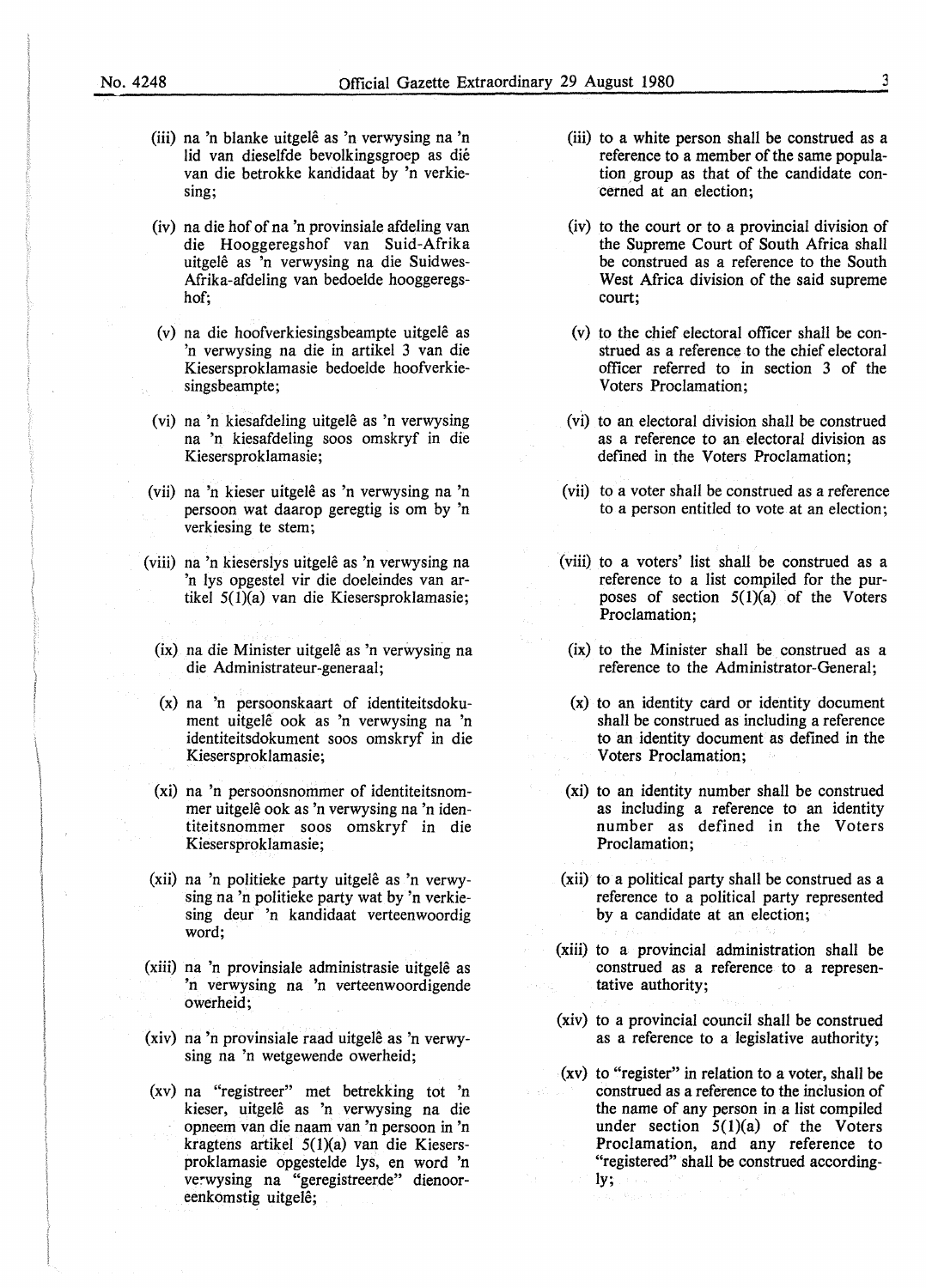- (xvi) na die Sekretaris van die Parlement of die klerk van die provinsiale raad uitgelê as 'n verwysing na die klerk van die wetgewende owerheid;
- (xvii) na die Staatsinkomstefonds uitgele as 'n verwysing na die Sentrale Inkomstefonds;
- (xviii) na die *Staatskoerant* uitgele as 'n verwysing na die *Offisiële Koerant*:
	- **(xix)** na die Staatspresident (behalwe in artikel 182) uitgele as 'n verwysing na die Administrateur-generaal;
	- **(xx)** na die stemdag uitgele as 'n verwysing na die dag of dae kragtens artikel 34(1)(b) van die Kieswet bepaal, of na 'n dag vóór of elke dag tot en met die stemdag uitgele as 'n verwysing na die dag vóór of elke dag tot en met die aldus bepaalde dag of vóór of tot en met die eerste van die aldus bepaalde dae, of na die datum van die stemdag uitgelê as 'n verwysing na die datum of datums van die aldus bepaalde dag of dae, of na die stemdag in die uitdrukking "met ingang van stemdag" uitgele as 'n verwysing na die aldus bepaalde dag of die laaste van die aldus bepaalde dae, na gelang van die geval;
- **(xxi)** na 'n verkiesing uitgele as 'n verwysing na 'n verkiesing soos omskryf in hierdie Proklamasie, en na die verkiesing van 'n lid van die Volksraad of van die provinsiale raad uitgelê as 'n verwysing na die verkiesing van 'n lid van 'n wetgewende owerheid;
- **(xxii)** na 'n verkiesingsbeampte uitgele as 'n verwysing na 'n verkiesingsbeampte soos omskryf in hierdie Proklamasie;
- **(xxiii)** na "voorgeskryf' of "voorgeskrewe" uitgele ook as 'n verwysing na voorskrifte kragtens artikel 198 van die Kieswet uitgereik en, met betrekking tot 'n vorm of gelde, as 'n verwysing na 'n vorm of gelde kragtens bedoelde artikel voorgeskryf;

(b) word 'n verwysing in  $-$ 

- (i) artikel 48(1) van die Kieswet na dieselfde dag uitgelê as 'n verwysing na dieselfde dag of opeenvolgende dae;
- (ii) artikel  $49(2)(e)$  van die Kieswet na 'n blanke voorsittende beampte uitgelê as 'n verwysing na 'n voorsittende beampte wat 'n lid van die betrokke bevolkingsgroep is;
- (xvi) to the Secretary to Parliament or the clerk of the provincial council shall be construed as a reference to the clerk of the legislative authority;
- (xvii) to the State Revenue Fund shall be construed as a reference to the Central Revenue Fund;
- (xviii) to the *Government Gazette* shall be construed as a reference to the *Official Gazette;*
- **(xix)** to the State President (except in section 182) shall be construed as a reference to the Administrator-General;
- **(xx)** to polling day shall be construed as a reference to the day of days fixed under section  $34(1)(b)$  of the Electoral Act, or to any day before or every day up to and including polling day shall be construed as a reference to the day before or every day up to and including the day so fixed or before or up to and including the first of the days so fixed, or to the date of the polling day shall be construed as a reference to the date of dates of the day or days so fixed, or to the polling day in the expression "with effect from the polling day" shall be construed as a reference to the day so fixed or the last day of the days so fixed, as the case may be;
- (xxi) to an election shall be construed as a reference to an election as defined in this Proclamation, and to the election of a member of the House of Assembly or of the provincial council shall be construed as a reference to the election of a member of a legislative authority;
- **(xxii)** to an electoral officer shall be construed as a reference to an electoral officer as defined in this Proclamation;
- $(xxiii)$  to "prescribed" shall  $\vdash$  construed as including a reference to directions issued under section 198 of the Electoral Act and, in relation to any form or moneys, as a reference to a form or moneys prescribed under the said section;

(b) any reference in  $-$ 

- (i) section 48(1) of the Electoral Act to the same day shall be construed as a reference to the same day or consecutive days;
- (ii) section  $49(2)(e)$  of the Electoral Act to a presiding officer who is a white person shall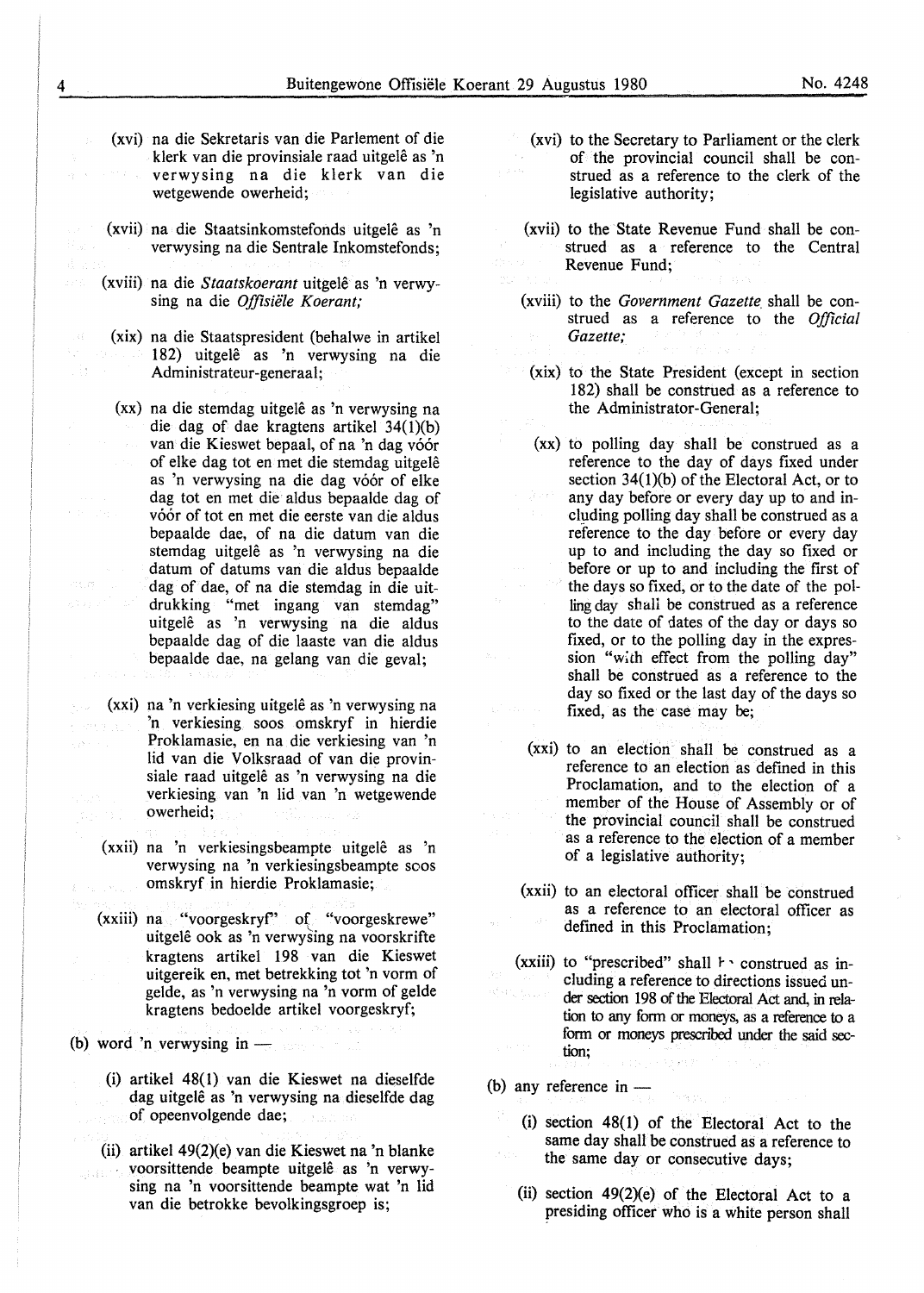na Bachi

- (iii) artikel 57 van die Kieswet na die nommer, verblyfplek en beroep van 'n kieser uitgele as 'n verwysing, onderskeidelik, na sy volgnommer, vaste woonadres en posadres;
- (iv) artikel 145(1)(b) van die Kieswet na die Senaat, die Volksraad of 'n provinsiale raad uitgelê as 'n verwysing na 'n wetgewende owerheid;
- (c) word artikel 34 van die Kieswet geag gewysig te gewees het -
	- (i) deur die vervanging van subartikel (1) deur die volgende subartikel:
		- " (1) Wanneer 'n algemene verkiesing moet plaasvind, word 'n proklamasie uitgevaardig waarby  $-$ 
			- (a) ten opsigte van elke kiesafdeling 'n dag bepaal word waarop 'n nominasiehof sitting sal hou om nominasies te ontvang van kandidate vir die verkiesing van 'n lid van die wetgewende ower-<sup>1</sup>heid vir die kiesafdeling;
- (b) die dag of opeenvolgende dae bepaal word waarop, indien 'n stemming om die in artikel 41 genoemde redes nodig word, die stemming ten opsigte van die verkiesing van die in paragraaf (a) bedoelde lid gehou sal word, met vermelding van die ure waarop die stemming ooreenkomstig artikel 94 sal begin en sal eindig;
	- (c) iemand as kiesbeampte by die verkiesing ten opsigte van die in paragraaf (b) bedoelde lid aangestel word.";
	- (ii) deur die invoeging in subartikel (4) vóór die woord "moet" van die woorde "of die eerste van die aldus bepaalde dae";
- (d) word artikel 47(1) van die Kieswet —

 $\sum_{i=1}^n \frac{m_i}{2} \sum_{j=1}^n \frac{1}{2} \sum_{j=1}^n \frac{1}{2} \sum_{j=1}^n \frac{1}{2} \sum_{j=1}^n \frac{1}{2} \sum_{j=1}^n \frac{1}{2} \sum_{j=1}^n \frac{1}{2} \sum_{j=1}^n \frac{1}{2} \sum_{j=1}^n \frac{1}{2} \sum_{j=1}^n \frac{1}{2} \sum_{j=1}^n \frac{1}{2} \sum_{j=1}^n \frac{1}{2} \sum_{j=1}^n \frac{1}{2} \sum_{j=1}^n \frac$ 

なを使う Williams (1970) (Williams Williams 2010) 2010

- (i) vir sover dit op afwesige kiesers betrekking het, geag gewysig te gewees het deur die vervanging van paragraaf (a) deur die volgende paragraaf:
	- "(a) vanweë sy ernstige siekte nie in staat sal wees om 'n stemburo te besoek nie;",
	- en deur die skrapping van paragrawe (b), (d), (e) en (f);

be construed as a reference to a presiding officer who is a member of the population group concerned;

- (iii) section 57 of the Electoral Act to the number, residence and occupation of a voter shall be construed as a reference to his serial number, fixed residential address and postal address, respectively;
- (iv) section  $145(1)(b)$  of the Electoral Act to the Senate, the House of Assembly or a provincial council shall be construed as a reference to a legislative authority;
- (c) section 34 of the Electoral Act shall be deemed to have been amended  $-$ 
	- (i) by the substitution for subsection (1) of the following subsection:

" (1) Whenever a general election shall take place, a proclamation shall be issued  $-$ 

- (a) fixing the day in respect of each electoral division on which a nomination court will sit to receive nominations for candidates for election of a member of the legislative authority for the electoral division;
- (b) fixing the day or consecutive days upon which, if a poll becomes necessary for the reasons mentioned in section 41, the poll in respect of the election of the member referred to in paragraph (a) shall be taken, and stating the hours at which, in accordance with section 94, the poll will commence and will close;
- ( c) appointing a person to be returning officer at the election in respect of the member referred to in paragraph (b).";
- (ii) by the insertion in subsection  $(4)$  after the words "The day" of the words "or the first day of the days";
- (d) section 47(1) of the Electoral Act  $-$ 
	- (i) in so far as it relates to absent voters, shall be deemed to have been amended by the substitution for paragraph (a) of the following paragraph:
		- "(a) because of his serious illness will not be able to attend at any polling station;",
		- and by the deletion of paragraphs  $(b)$ ,  $(d)$ ,  $(e)$ and  $(f)$ ;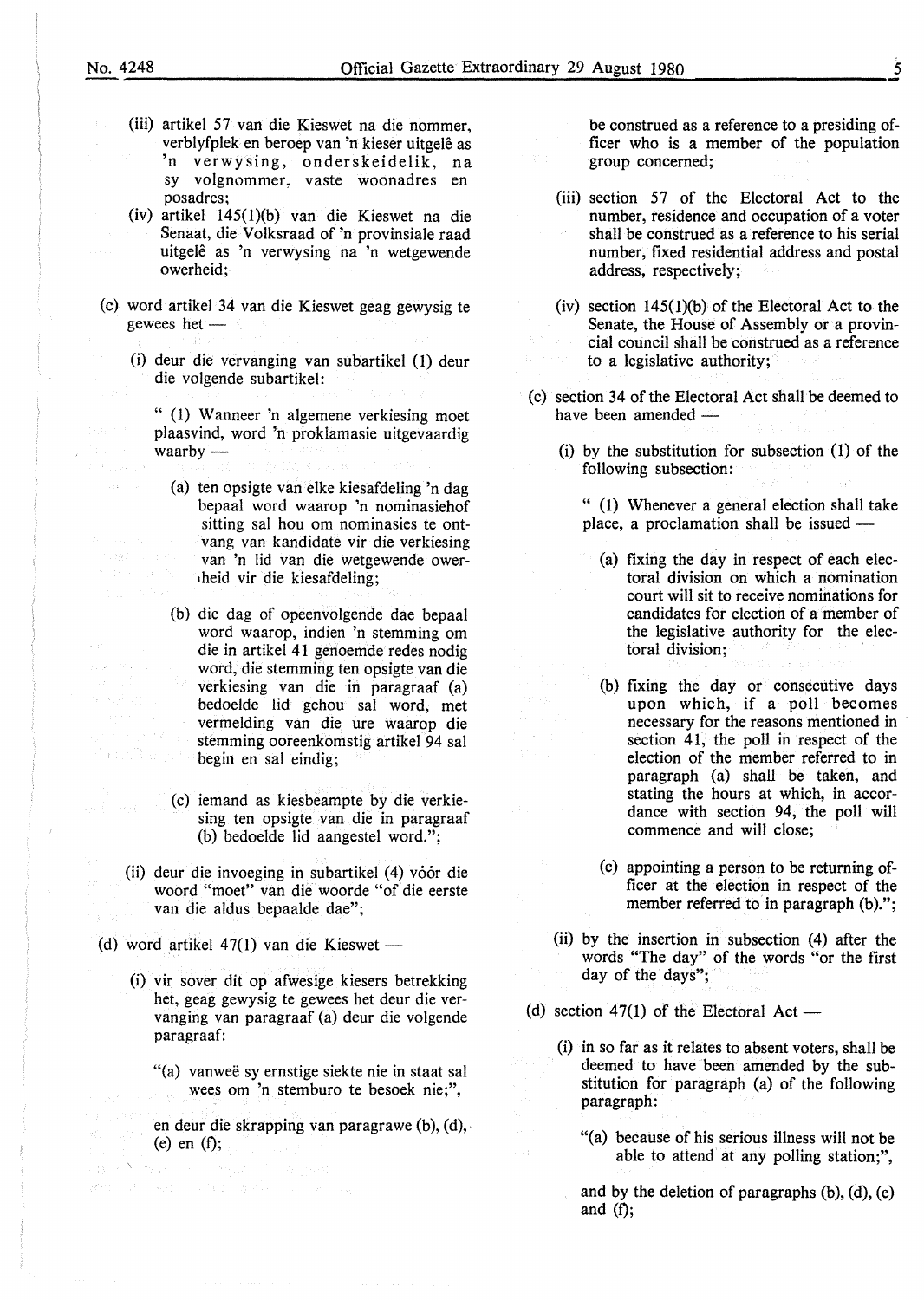- 
- 

- (ii) vir sover dit op spesiale kiesers betrekking het, geag gewysig te gewees het deur die vervanging van paragraaf (b) deur die volgende paragraaf:
	- "(b) op die stemdag te alle tye gedurende die stem-ure buite die kiesafdeling sal wees ten opsigte waarvan sy naam op die kieserslys verskyn;";
- (e) word artikel 48(1) van die Kieswet geag gewysig te gewees het deur die skrapping van die woorde "of, in die geval van 'n politieke party wat geen kandidaat by daardie verkiesing genomineer het nie, deur 'n gemagtigde verteenwoordiger van so 'n politieke party in daardie afdeling," en die woorde "of verteenwoordiger";
- (f) word artikel 49(1) van die Kieswet geag gewysig te gewees het deur die byvoeging van die woorde "en ook, met vermelding van voile besonderhede, op grond waarvan hy nie sy stem as spesiale kieser kan uitoefen nie";
- (g) word artikel 88{1)(b) van die Kieswet geag gewysig te gewees het deur die vervanging van die woorde "gemagtigde verteenwoordiger van elke politieke party of kandidaat" deur die woorde "kandidaat of sy verteenwoordiger";
- {h) word artikel 91(3)(e) van die Kieswet geag gewysig te gewees het deur die invoeging na die woord "voorsittende beampte" van die uitdrukking "(met inbegrip van 'n landdros, addisionele landdros, assistent landdros of waarnemende landdros van die Republiek van Suid-Afrika, wat in genoemde Republiek as voorsittende beampte opgetree het)";
- (i) word artikel 94 van die Kieswet geag deur die volgende artikel vervang te gewees het:

say at m

经收入  $\mathcal{L}^{\text{even}}_{\text{eff}}$  is the  $\beta$ 

tika.

"Stem-ure. 94. (1) Indien die stemdag uit een dag bestaan, begin die stemming om sewe-uur in die oggend en sluit om nege-uur in die aand van daardie dag, maar die voorsittende beampte laat toe dat elke kieser wat om an a Saint-Aire ann an laasgenoemde uur binne die kamer is waarin die stembus is, sy stem uitbring voordat die stemming sluit.

> (2) Indien die stemdag uit meer as een dag bestaan, begin die stemming om sewe-uur in die oggend en sluit om sewe-uur in die aand van die betrokke dae, maar kan die voorsittende beampte, op 'n ander dag as die laaste van bedoelde dae, die stemming later as sewe-uur in die aand sluit";

- (ii) in so far as it relates to special voters, shall be deemed to have been amended by the substitution for paragraph (b) of the following paragraph:
	- "(b) will throughout the hours of polling on polling day be outside the electoral division in respect of which his name appears on the voters' list,";
- (e) section 48(1) of the Electoral Act shall be deemed to have been amended by the deletion of the words "or, in the case of a political party which has not nominated a candidate at that election, by an authorized representative of such political party in that division," and the words "representative";
- (f) section 49(1) of the Electoral Act shall be deemed to have been amended by the addition of the words "and also, stating full particulars, on which grounds he is unable to exercise his vote as a special voter";
- (g) section 88(1)(b) of the Electoral Act shall be deemed to have been amended by the substitution for the words "authorized representative of every political party or candidate" of the words canor his representative";
- (h) section  $91(3)(e)$  of the Electoral Act shall be deemed to have been amended by the insertion after the words "officer concerned" of the expression "{including any magistrate, additional magistrate, assistant magistrate or acting magistrate of the Republic of South Africa who acted in the said Republic as presiding officer)";
- (i) section 94 of the Electoral Act shall be deemed to have been amended by the substitution for that section of the following section:
	- "Hours of 94. (1) If polling day consists of poll. The day, the poll shall commence at one day, the poll shall commence at seven o'clock in the morning and shall close at nine o'clock in the evening of such day, but the presiding officer shall permit every voter who is, at the lastmentioned hour, inside the room in which the ballot box is, to record his vote before closing the poll.

(2) If polling day consists of more than one day, the poll shall commence at seven o'clock in the morning and shall close at seven o'clock in the evening of the days concerned, but the presiding officer may close the poll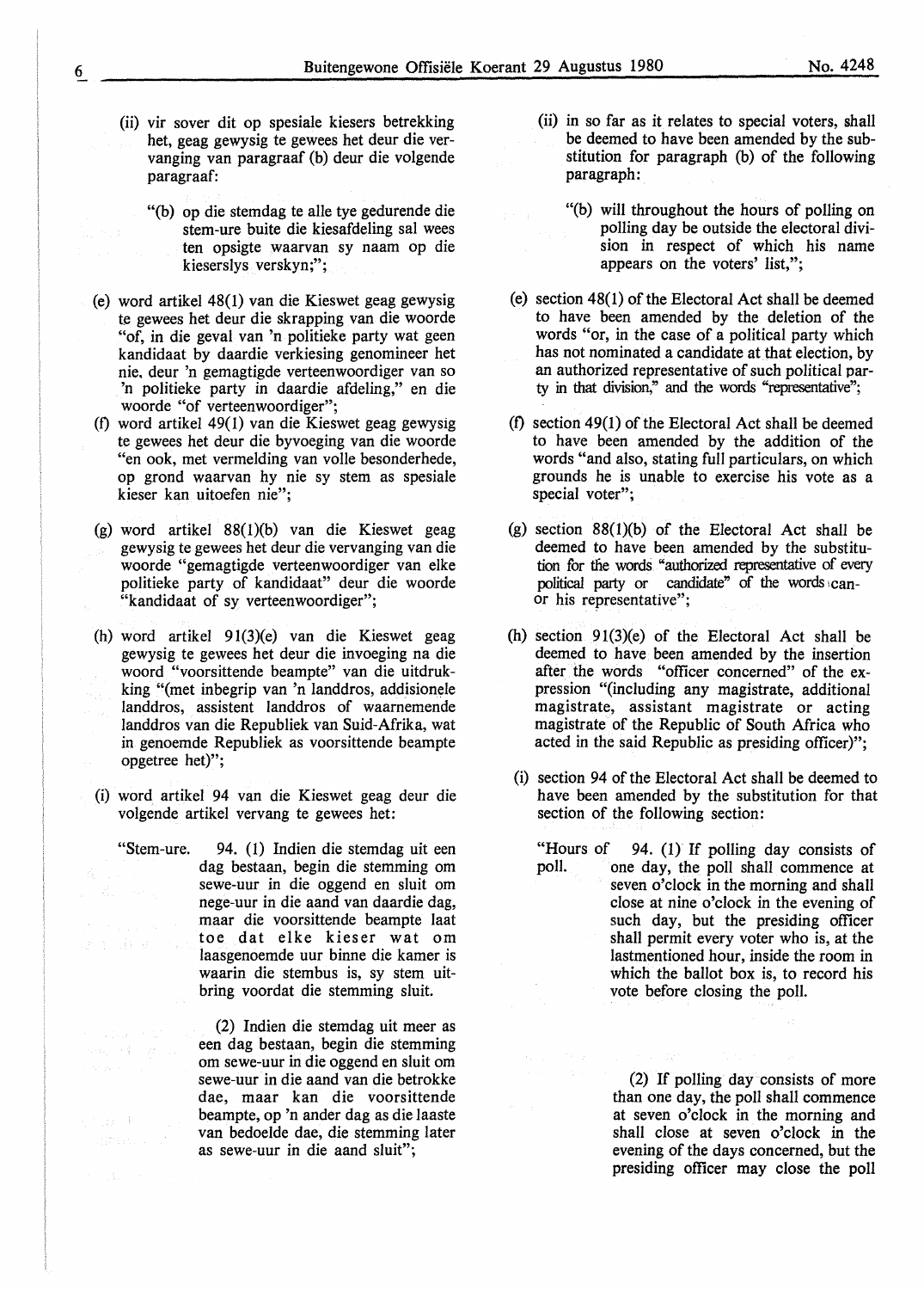- G) word artikel 96(3)(a) van die Kieswet geag gewysig te gewees het deur die skrapping van die uitdrukkings "iemand bedoel in artikel 11(5)" en "of, in die geval van iemand bedoel in artikel 11(5), geag geregistreer te wees";
- (k) word artikel 97 van die Kieswet geag gewysig te gewees het -
	- (i) deur die vervanging in subartikel (2) van die woorde "een van of albei" deur die woorde "die een of ander of al" en die byvoeging by daardie subartikel van die volgende paragraaf:
		- "(c) Is u 'n lid van die bevolkingsgroep ten opsigte waarvan hierdie verkiesing gehou word, naamlik (meld naam van bevolkingsgroep)?";
	- (ii) deur die vervanging in subartikel (3) van die woord "vraag" deur die woorde "en derde vrae" en die invoeging ná die woord "tweede" van die woord "vraag";
- (I) word artikel 98 van die Kieswet geag gewysig te gewees het deur die vervanging -
	- (i) in paragraaf (f) van die woorde na die woord "stembrief' waar dit die derde keer voorkom, deur die woorde "in die stembus val wat voor die voorsittende beampte of so 'n stemopnemer staan en waarop die naam van die betrokke kiesafdeling verskyn";
	- (ii) van paragraaf (h) deur die volgende paragraaf:
		- "(h) Ten einde vas te stel of 'n stuk papier wat 'n kieser in die stembus gaan laat val, 'n offisieel uitgereikte stembrief is, beveel die voorsittende beampte horn om die agterkant van die stuk papier op so 'n wyse te toon dat as dit 'n stembrief soos voormeld was, die nommer en offisiele merk daarop sigbaar sou wees maar die kruis wat die kieser gemaak het nie sigbaar sou wees nie.";
- (m) word artikel 101 van die Kieswet geag gewysig te gewees het deur die vervanging in subartikel ( l) van die uitdrukking "artikel 17 geskrap is" deur die uitdrukking "artikel 5(4) van die Proklamasie op Kieserslyste vir Wetgewende Owerhede, 1980 (Proklamasie AG. 22 van 1980), geskrap is,";

later than seven o'clock in the evening, on any day other than the last day of the said days.";

- (i) section  $96(3)(a)$  of the Electoral Act shall be deemed to have been amended by the deletion of the expressions "any person referred to in section  $11(5)$ <sup> $\overline{1}$ </sup> and "or, in the case of a person referred to in section  $11(5)$ , is deemed to be registered";
- (k) section 97 of the Electoral Act shall be deemed to have been amended -
	- (i) by the substitution in subsection (2) for the words "either or both" of the words "any or all" and the addition to that subsection of the following paragraph:
		- "(c) Are you a member of the population group in respect of which this election is being held, namely (state name of population group)?";
	- (ii) by the substitution in subsection (3) for the words "first question" of the words "first and third questions";
- (l) section 98 of the Electoral Act shall be deemed to have been amended by the substitution -
	- $(i)$  in paragraph  $(f)$  for the words following the word "ballot paper" where it appears for the third time, of the words "in the ballot box placed in front of the presiding officer or such polling officer and on which the name of the electoral division concerned appears";
	- (ii) for paragraph (h) of the following paragraph:
		- "(h) For the purpose of ascertaining whether any piece of paper which any voter is about to drop into a ballot box, is a ballot paper officially issued, the presiding officer shall require him to show him the back of the piece of paper in such a manner that if the piece of paper were a ballot paper as aforesaid, the number and the official mark thereon would be visible but the cross made by the voter would not be visible.";
- (m) section 101 of the Electoral Act shall be deemed to have been amended by the substitution in subsection (1) for the expression "section 17" of the expression "section 5(4) of the Voters' Lists for Legislative Authorities Proclamation, 1980 (Proclamation AG. 22 of 1980),";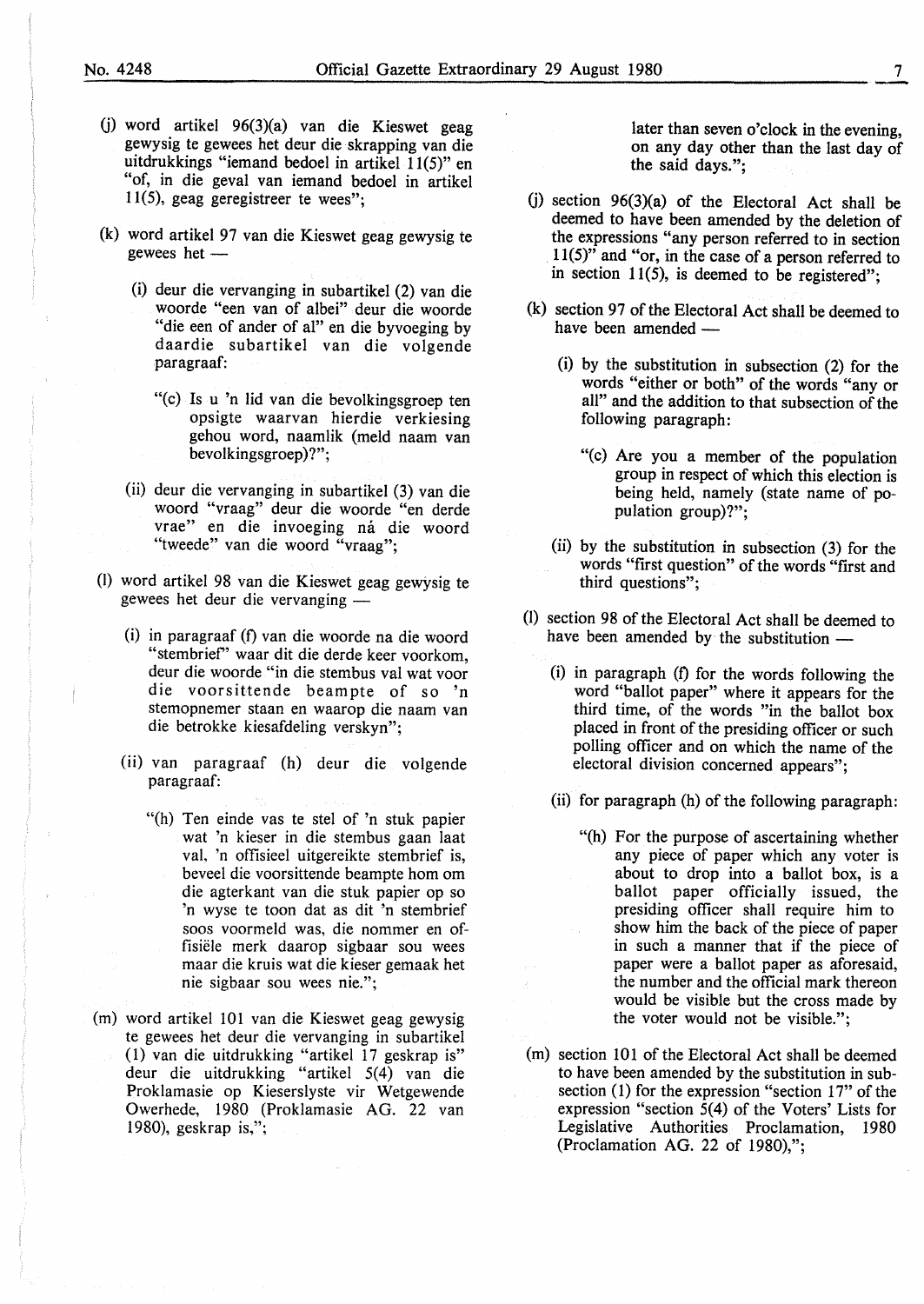(n) word artikel 103(1) van die Kieswet geag gewysig te gewees bet deur die vervanging van die woorde wat op paragraaf (h) volg, deur die volgende subparagrawe;

"en- ve bésident text d'este

(i) indien die volgende dag ook 'n stemdag is, plaas die pakette onverwyld in veilige bewaring totdat hulle deur horn op daardie volgende dag in teenwoordigheid van die of behoved aanwesige stemagente oopgemaak word; of

(ii) indien die volgende dag nie ook 'n stemdag is nie, lewer die pakette onverwyld aan die kiesbeampte of laat dit aan hom aflewer.";

(o) word artikel 105 van die Kieswet geag gewysig te gewees bet deur die byvoeging van die volgende subartikel:

" (3) In hierdie artikel beteken die uitdrukking "die in artikel 86(1) bedoelde stempel", oral waar dit voorkom, ook die ampstempel van 'n landdros, addisionele landdros, assistent-landdros of waarnemende landdros van die Republiek van Suid-Afrika.";

(p) word subartikel (3) van artikel 108 van die Kieswet geag deur die volgende subartikel vervang te gewees het:

" (3) By ontvangs van die in subartikel (1) bedoelde inligting stel die hoofverkiesingsbeampte sonder versuim die klerk van die betrokke wetgewende owerheid in kennis van die naam van die persoon wat behoorlik verkies verklaar is, en as 'n stemming plaasgevind bet, die aantal stemme op die verskillende kandidate in die betrokke verkiesing uitgebring.";

( q) word artikel 109 van die Kieswet geag deur die volgende artikel vervang te gewees het:

"Publikasie 109. Sodra by die name ontvang van name het van die persone wat vir die vervan ver- skillende afdelings behoorlik verkies<br>kose lede. verklaar is laat die hoofverkieverklaar is, laat die hoofverkiesingsbeampte die volle name van die verkose lede met die name of verkorte name van die politieke partye deur hulle verteenwoordig, of, in die geval van 'n verkose lid wat nie 'n politieke party verteenwoordig nie, die woorde "onaThanklik/independent", die afdelings wat hulle

(n) section 103(1) of the Electoral Act shall be deemed to have been amended by the substitution for the words following upon paragraph (h), of the following subparagraphs;

r of Vorilous 1970 kontr

- $"and$   $-$ 
	- (i) if the following day is also a polling day, forthwith put the packets in safe custody until opened by him on such following day in the presence of such polling agents as may be in attendance; or
	- (ii) if the following day is not a polling day, forthwith deliver the packets or cause them to be delivered to the returning officer.".
- ( o) section 105 of the Electoral Act shall be deemed to have been amended by the addition of the following subsection:

" (3) In this section the expression "the stamp mentioned in section 86(1)", wherever it occurs, also means the stamp of office of any magistrate, additional magistrate, assistant magistrate or acting magistrate of the Republic of South Africa.";

(p) section 108 of the Electoral Act shall be deemed to have been amended by the substitution for subsection (3) of the following subsection:

" (3) Upon receipt of the information referred to in subsection (1) the chief electoral officer shall without delay notify the clerk of the legislative authority concerned of the name of the person declared duly elected, and, if a poll has taken place, the number of votes received by the respective candidates in the election in question.";

(q) section 109 of the Electoral Act shall be deemed to have been amended by the substitution for that section of the following section:

"Publication 109. As soon as the names of of names of .the persons declared duly elected, elected mem- for the several divisions have been<br>bers. received by the electoral officer, he received by the electoral officer, he shall cause to be published by notice in the *Official Gazette,* the full names of the members returnled, together with the names or abbreviated names of the political parties represented by them, or, in the case of a returned member who

B.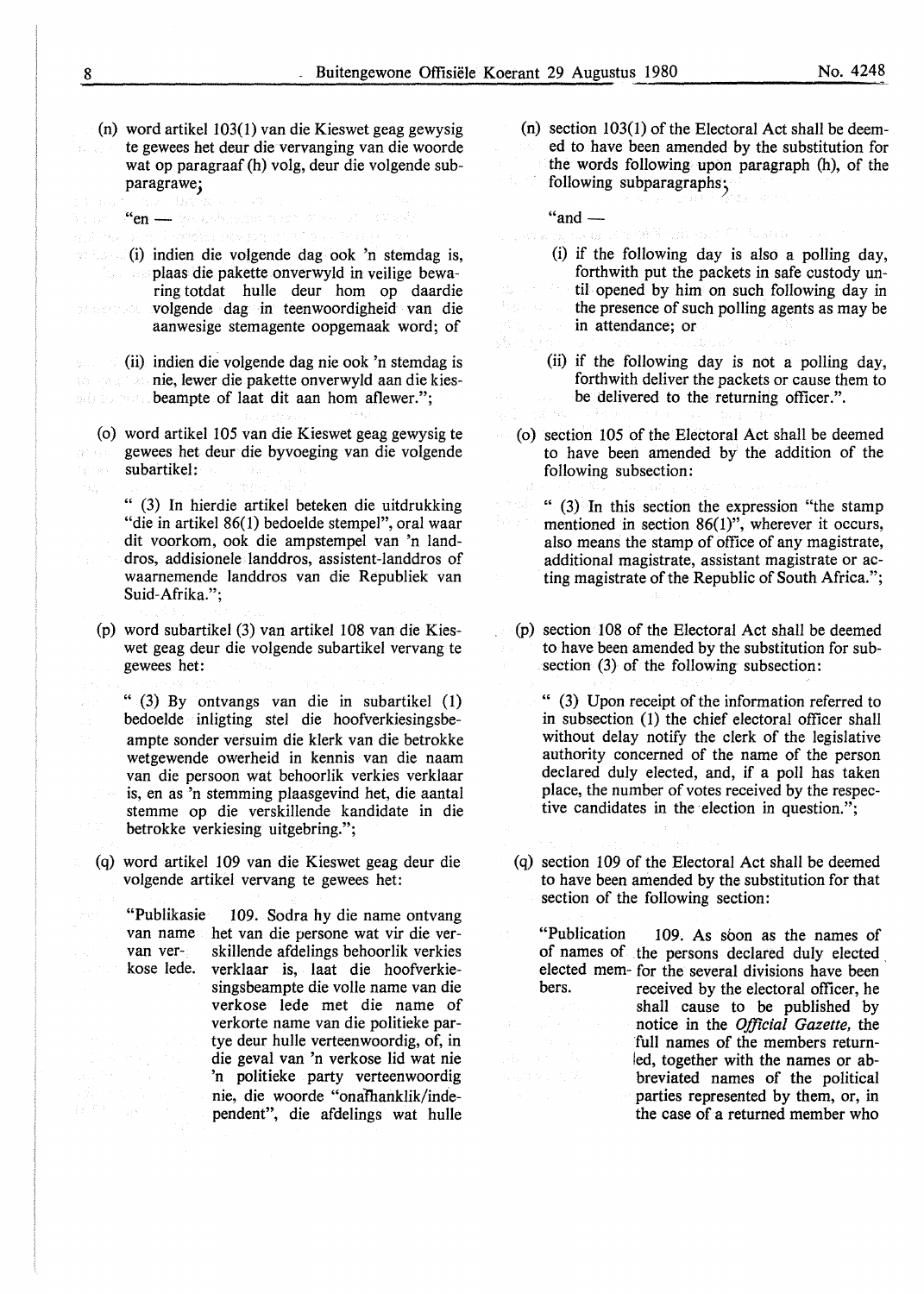musika

onderskeidelik verteenwoordig en die datums waarop hulle verkies verklaar is, by kennisgewing in die *Ojfisiele Koerant* afkondig.";

(r) word artikel 123(1) van die Kieswet geag gewysig te gewees het deur die vervanging van die voorbehoudsbepaling deur die volgende voorbehoudsbepaling:

"Met dien verstande dat indien die aantal kiesers wie se name in 'n kieserslys ten opsigte van 'n stemdistrik aangegee word, nie meer as eenduisend is nie, nie meer as twee stemagente vir daardie stemdistrik benoem word nie, en indien die aantal kiesers wie se name aldus aangegee word, meer as eenduisend is, een addisionele stemagent benoem kan word vir elke duisend kiesers bó eenduisend wie se name soos voormeld aangegee word.";

- (s) word artikel 128 van die Kieswet geag gewysig te gewees het deur die vervanging van paragraaf (a) deur die volgende paragraaf:
	- "(a) in die geval van 'n algemene verkiesing, by die afkondiging van die in artikel  $34(1)(a)$ bedoelde proklamasie;";
- (t) word artikel 133 van die Kieswet geag gewysig te gewees het deur die byvoeging na paragraaf (b) van die woord "of' en die volgende paragraaf:
	- "(c) by 'n verkiesing om 'n stembrief aansoek doen of sy stem uitbring tensy hy lid is van die bevclkingsgroep ten opsigte waarvan die verkiesing gehou word,";
- (u) word artikel 160 van die Kieswet geag gewysig te gewees het, deur die vervanging van paragraaf (a) deur die volgende paragraaf:
	- "(a) Die verhoor van elke verkiesingsaansoek vind plaas voor een regter van die hof.";
- (v) word artikel 198 van die Kieswet geag deur die volgende artikel vervang te gewees het:
	- "Voorskrifte 198. Die hoofverkiesingsbe-<br>en vorms. ampte kan voorskrifte uitreik wat ampte kan voorskrifte uitreik wat nie onbestaanbaar met die bepalings van hierdie Wet is nie, vir die meer doeltreffende uitvoering van daardie bepalings, en kan die vorm voorskryf van 'n stuk wat vir die doel gebruik moet word en wat nie by daardie bepalings voorgeskryf word nie.".

does not represent a political party, the words "independent- /onafhanklik", the divisions which they respectively represent and the dates on which they were declared elected.";

(r) section  $123(1)$  of the Electoral Act shall be decayed to have been amended by the substitution for the proviso of the following proviso:

"Provided that if the number of voters whose names appear in any voters' list in respect of any polling district, does not exceed one thousand, not more than two polling agents shall be appointed for that polling district, and if the number of voters so appearing, exceeds one thousand, one additional polling agent may be appointed for every thousand voters exceeding one thousand, whose names appear as aforesaid.";

- (s) section 128 of the Electoral Act-shall be deemed to have been amended by the substitution for paragraph (a) of the following paragraph:
	- "(a) in the case of a general election, upon publication of the proclamation referred to in section  $34(1)(a)$ ;";
- (t) section 133 of the Electoral Act shall be deemed to have been amended by the addition after paragraph (b) of the word " $or$ " and the following paragraph:
	- "(c) applies for a ballot paper or exercises his vote at an election unless he is a member of the population group in respect of which the election is being held,";
- (u) section 160 of the Electoral Act shall be deemed to have been amended by the substitution for paragraph (a) of the following paragraph:
	- "(a) The trial of every election application shall take place before one judge of the court.";
- (v) section 198 of the Electoral Act shall be deemed to have been amended by the substitution for that section of the following section:

"Instructions and forms. 198. The chief electoral officer may issue instructions, not inconsistent with the provisions of this Act, for the better carrying out of those provisions, and may prescribe the form of any document to be used for that purpose which is not prescribed by those provisions.".